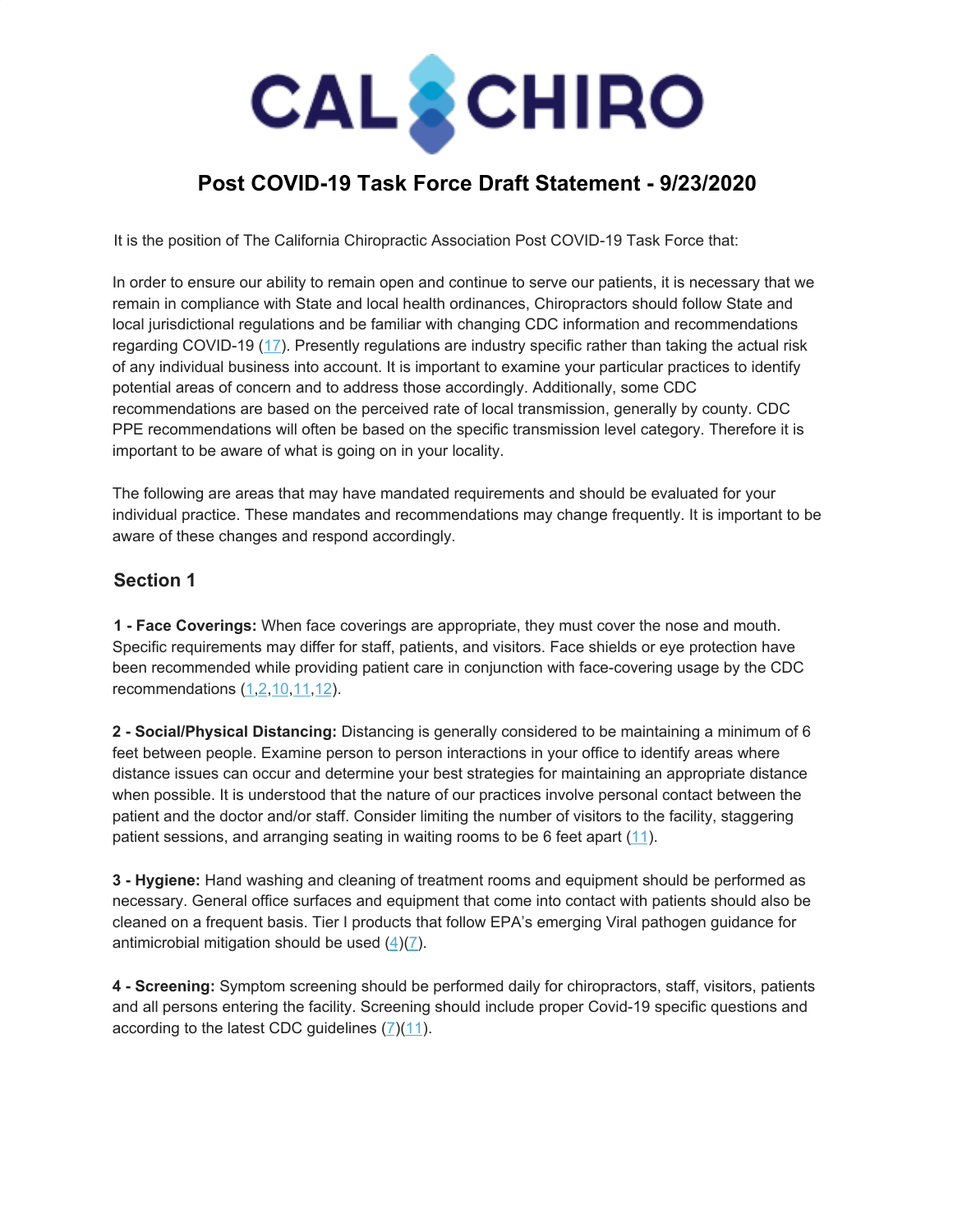**5 - Public Health Orders/Recommendations:** Stay current with the recommendations of the CDC and other local and state organizations.

**6 - COVID-19 Symptoms:** If a healthcare provider (HCP), or staff, shows signs or symptoms of a COVID-19 infection (as listed on cdc.gov) ([15\)](https://www.cdc.gov/coronavirus/2019-ncov/symptoms-testing/symptoms.html) or suspect they have been exposed to COVID-19, they need to stay home and contact local public health officials and always respond promptly to contact tracers. If a patient shows signs or symptoms of infection, they need to postpone their visit. ([13](https://www.cdc.gov/coronavirus/2019-ncov/hcp/return-to-work.html?CDC_AA_refVal=https%3A%2F%2Fwww.c%20dc.gov%2Fcoronavirus%2F2019-ncov%2Fhealthcare-facilities%2Fhcp-return-work.html)) Refer to CDC guidance on criteria for determining likelihood of exposure ([14](https://www.cdc.gov/coronavirus/2019-ncov/php/public-health-recommendations.html)).

**7- Return to Work Criteria**: HCPs that suspect they have had exposure to the virus [\(14](https://www.cdc.gov/coronavirus/2019-ncov/php/public-health-recommendations.html)) or have COVID-19 signs and symptoms [\(15\)](https://www.cdc.gov/coronavirus/2019-ncov/symptoms-testing/symptoms.html) or have tested positive to SARS-CoV-2 must self-quarantine and follow the latest recommendations on CDC guidelines while waiting for test results even if they are asymptomatic [\(13\)](https://www.cdc.gov/coronavirus/2019-ncov/hcp/return-to-work.html?CDC_AA_refVal=https%3A%2F%2Fwww.c%20dc.gov%2Fcoronavirus%2F2019-ncov%2Fhealthcare-facilities%2Fhcp-return-work.html).

**8 - Notification of Exposure Staff/Patients/Visitors:** Notification of all persons who may have been exposed to a person that has tested positive may be necessary. Contact local public health officials regarding potential exposure of individuals in your practice for guidance.

**9 - Patient Consent Forms:** Consider consulting with your malpractice carrier regarding COVID-19 consent forms to be given to patients during the pandemic.

**10 - Facility Entrance Posters:** Guideline posters are available from the CDC and often local public health authorities. These should be, and may be required to be, posted at door fronts and may also be added to office websites. These are to notify all patients about the changes they should expect in regards to social distancing, sanitation protocols, and symptom screening when entering each facility/office during the pandemic. Office staff should monitor points of entry to the facility ([9](https://chiromt.biomedcentral.com/articles/10.1186/s12998-020-00333-6)[,10](https://www.sandiegocounty.gov/content/dam/sdc/hhsa/programs/phs/Epidemiology/HealthOfficerOrderCOVID19.pdf)).

**11 - Staff Education:** Staff need to be trained regarding precautions (frequent hand wash/ environmental hygiene, face covering (masking), using social distancing, symptom screening, and staying home when ill ([8](https://www.osha.gov/Publications/OSHA3990.pdf)).

#### **Section 2:**

**1- Shelter in Place Orders:** Chiropractic offices have been considered 'essential' and have been permitted to remain open. As always, we expect our Doctors of Chiropractic to use excellent clinical judgement, provide the appropriate care and to be available for emergency care and essential services as permitted by the State or Local public health orders. It is important to read these orders carefully as they are released ([9\)](https://chiromt.biomedcentral.com/articles/10.1186/s12998-020-00333-6).

**2- Telehealth:** It is recommended to make use of Telehealth technology for taking patient histories, screening for red flags thereby allowing for triage It is recommended to decrease in-person face to face time. Strategies such as emailing health forms and consent forms, taking the history, chief complaint, payments, etc. online or via phone can help to decrease face to face exposure time and are encouraged [\(11](https://www.cdc.gov/coronavirus/2019-ncov/hcp/infection-control-recommendations.html)).